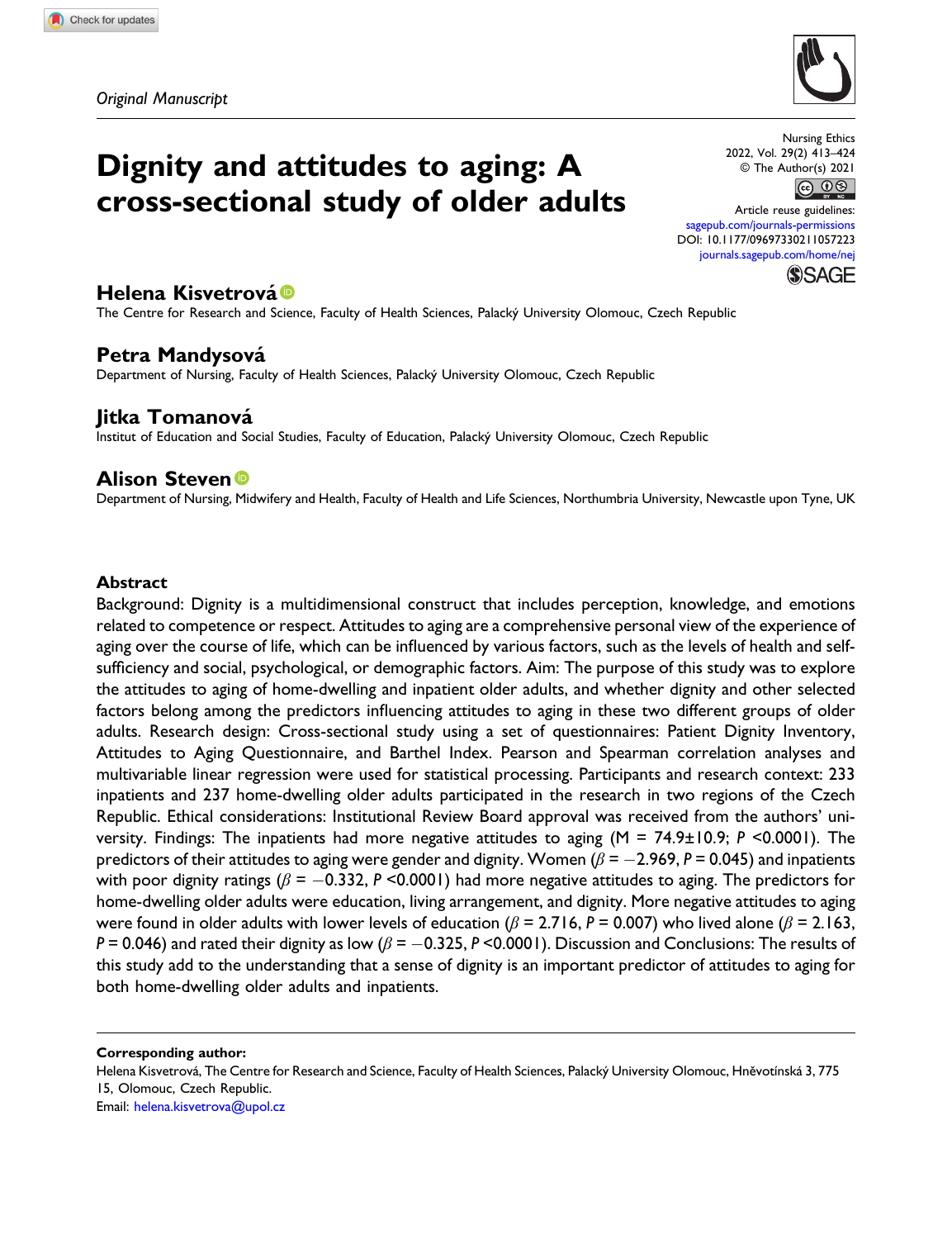#### Keywords

areas of practice, attitude to aging, care of the older person, dignity in care, home-dwelling older adult, inpatient, topic areas

## Introduction

It has been estimated that 9% of the global population was at least 65 years of age in 2019, with an expected increase to 16% by 2050; meaning one in six people worldwide will be 65 or over.<sup>1</sup> In the Czech Republic, as in other European countries, this trend is accelerating significantly, especially in those aged 80 or over[.2](#page-9-1) This rapidly aging population presents a challenge for nursing practice, research, and education because people not only live longer but also experience a relatively longer period of their lives with chronic diseases, geriatric frailty, higher incidence of injuries, and limited self-sufficiency.<sup>3</sup> Attending to the complex needs of elderly patients requires specific knowledge and skills; therefore, nurse research and education should include elements clearly focused on "gerontological nursing" in order to support delivery of high-quality care to older adults[.4](#page-9-3)

However, the aging population is very diverse. There are many 80-year-olds with very good physical and mental fitness; in contrast, in older adults there is a significant decrease in physical and mental abilities, deterioration of self-sufficiency, and severe poly-morbidity at a significantly younger age.<sup>[5](#page-9-4)</sup> Awareness of chronic disease and losses, including physical, emotional, and social limitations, may affect attitudes toward aging.<sup>[6](#page-9-5)</sup> A patient's attitude toward aging is an important consideration for nurses as it may shape the persons outlook and behavior.<sup>[7](#page-9-6)</sup>

## Attitudes to aging

Individual's attitudes are derived from their direct experiences or observations. Low, Molzahn, and Schopflocher<sup>[8](#page-9-7)</sup> defined them as stable, integrative judgments that summarize a person's thoughts, feelings, and memories of objects or situations. The biological age of an individual is not the only circumstance that shapes these attitudes. Subjective aging encompasses various related concepts that reflect the way individuals experience the aging process.<sup>[6](#page-9-5)</sup> Attitudes toward aging thus represent a comprehensive personal view of the experience of aging over the course of a life. For an older adult, these can impact on the quality of life, satisfaction with one's life, $6$  stress response, coping strategies, $9$  cognitive functions, for example, verbal fluency and memory,<sup>[10](#page-9-9)</sup> and healthy living behaviors.<sup>11</sup>

The factors influencing attitudes to aging are multiple and include self-rated health, self-sufficiency, $12$ living alone,<sup>[13](#page-10-1)</sup> and demographic factors, such as gender and educational attainment level.<sup>13–[21](#page-10-2)</sup> Previous research has suggested that psychological variables can have a greater impact than physical health and sociodemographic characteristics on attitudes to aging.<sup>[21,](#page-10-2)[22](#page-10-3)</sup> These attitudes should be regarded with importance by nursing professionals and should be considered in the process of planning interventions to buffer the detrimental aspects of aging.<sup>[13](#page-10-1)</sup> Indeed, Laidlaw et al.<sup>23</sup> proposed that developing any understanding of the aging process needs to include an exploration of attitudes toward aging from the perspective of older adults themselves. However, although current nursing literature contains research on the attitudes of nurses and nursing students toward older adults,<sup>[24,](#page-10-5)[25](#page-10-6)</sup> studies dealing with the attitudes of older individuals toward their own aging are few.

### **Dignity**

Attitudes toward aging may be linked to notions of dignity. Dignity is a natural quality of man; it can be subjectively perceived as an attribute of one's self and manifests through behavior that demonstrates respect for one another.<sup>[26](#page-10-7)</sup> The World Health Organization defines dignity as "an individual's inherent value and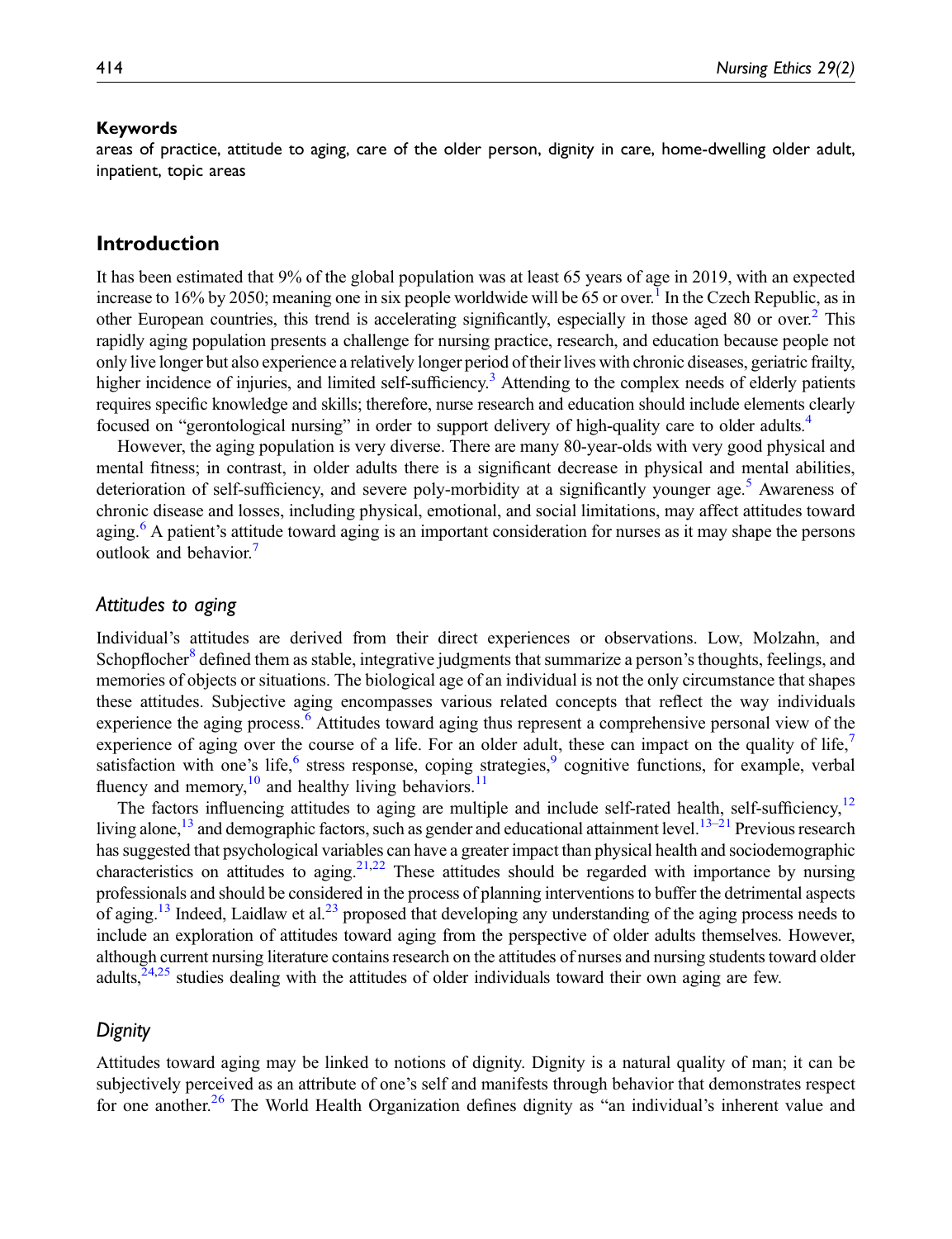worth," adding that it is strongly linked to respect, recognition, self-worth, and the possibility of making choices.<sup>[27](#page-10-8)</sup>

In nursing ethics, dignity is one of the basic concepts, with main attributes of personhood (intrinsic), sociability (relational/behavioral), respect, and autonomy.<sup>[28](#page-10-9)</sup> It thus forms a multidimensional construct that includes perception, knowledge, and emotions related to competence or respect.[29](#page-10-10) Dignity is a psychological factor that significantly affects the life of an older adult because self-perceived dignity is associated to a significant degree with age and the meaning of life.<sup>[30](#page-10-11)</sup> Thus, it is not only a theoretical concept, but it also has practical significance and is important for older adults.<sup>31</sup>

Perceptions of dignity in old age are associated with both the psychological and social dimensions of a senior citizen's life, whether they be self-sufficient seniors, or frail, non-self-sufficient, and dependent older patients. Loss of dignity generally raises greater concern among older inpatients, $32$  and a lack of recognition and social invisibility are a real threat to a person's sense of dignity in old age.<sup>[33](#page-10-14)</sup> Dignity in old age is therefore linked to attitudes toward old age and related concepts such as "positive aging" and "quality of life."<sup>[18](#page-10-15)</sup> Erikson et al.<sup>34</sup> suggested that dignity is important for successful aging. Therefore, measuring dignity against other aspects of older adults' lives, such as attitudes toward aging, could test this statement and offer important insights.

Evaluating older adults' attitudes toward aging and exploring the factors that may influence those attitudes could inform positive contributions to the promotion of dignity. This in turn could have positive benefits for health and quality of life. However, to the best of our knowledge, in Europe, the relationship between attitudes to aging and subjective assessments of dignity by older adults has been the subject of limited research. Only one study (also from the authors of this paper) was found which examined attitudes toward aging and quality of life in Czech community-dwelling older adults. The study results suggested that dignity was a predictor of older peoples' attitudes toward aging in the area of Psychological losses.<sup>[18](#page-10-15)</sup>

Therefore, this study investigated differences in attitudes to aging of home-dwelling and inpatient older adults, and whether dignity and other selected factors belong to the predictors of attitudes to aging in these two groups of older adults.

## Methods

### Study design

The study was quantitative cross-sectional utilizing a questionnaire battery. The research was carried out as partial part of a longitudinal study aimed at changing perceptions of dignity (registered prior to the enrollment of the first patient at [www.clinicaltrials.gov](http://www.clinicaltrials.gov)). The study variables were the scores obtained from questionnaires administered to home-dwelling and inpatient older adults, and the socio-demographic characteristics of the sample.

#### Ethical considerations

The study protocol was approved by the Ethics Committee of the Faculty of Health Sciences at Palacky´ University Olomouc in the Czech Republic (UPOL-615/1040-2019) and data were collected according to ethical principles with informed consent, confidentiality, and the right to withdraw from participation at any time without presenting a reason.

### **Participants**

The sample included two groups of older people. The first group comprised home-dwelling older adults who subjectively evaluated their health as being good (category determined according to Laidlaw et al. $^{23}$ ).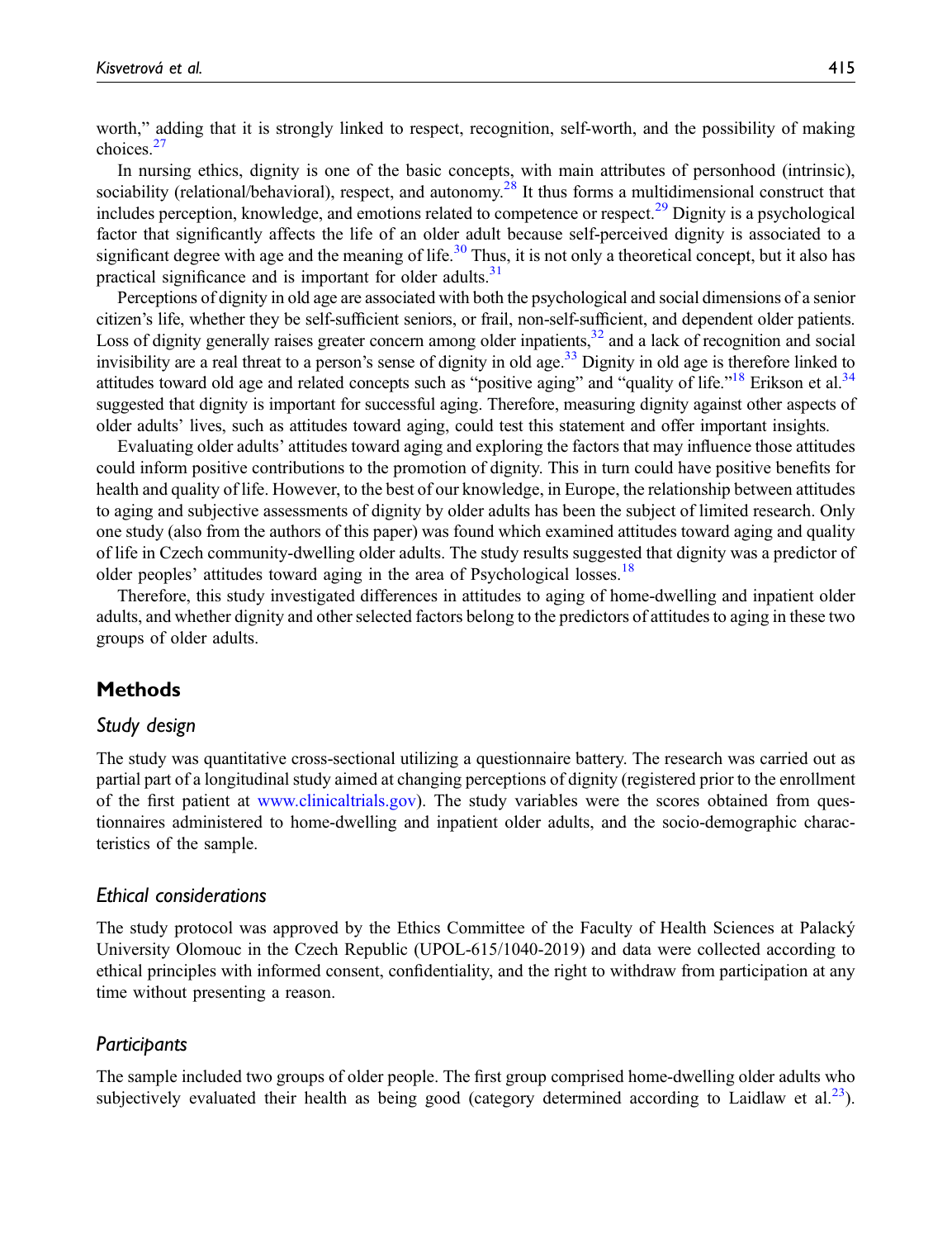The inclusion criteria for this group of respondents were: a)  $\geq$  65 years of age; b) living in their own social environment; c) perceived themselves as "healthy"; and d) self-sufficient or only slightly dependent on others for activities of daily living (ADL). The second group consisted of older people hospitalized in a geriatric wards (inpatients) meeting the following criteria: a)  $\geq$  65 years of age; b) hospitalization for an aggravated chronic disease or severe frailty; and c) hospitalization for a period of at least 1 week. Individuals in a terminal phase of a disease, and/or with severe cognitive, visual or auditory deficits were excluded.

The sample size calculation was based on an expected 0.5-point difference in the Attitudes to Aging Questionnaire (AAQ) score between the home-dwelling and inpatient older adults, with an expected standard deviation of 1.86. Pre-study calculations showed a minimum of 220 people from each group was needed to reach a significant difference with an α-value of 0.05 (two-tailed) and a β-value of 0.80. Assuming 30% incomplete questionnaires, a total of 580 older adults were screened (290 home-dwelling and 290 inpatients). As a result, the final sample included 470 participants who completed the questionnaire file.

### **Instruments**

Attitudes to Aging Questionnaire (AAQ): The AAQ is a widely known psychometrically robust tool to measure attitudes toward aging. This tool is specifically designed for use with older people. The AAQ uses two different formats to gain an experiential and general approach to the perception of aging and individual attitudes toward aging. The first part contains a personal experience component and the second part examines general attitudes. This approach contributes to the potential effectiveness of the questionnaire.<sup>[35](#page-11-1)</sup> The AAQ is a 24-item scale with three domains that examines different aspects of aging, as follows: Psychosocial Loss (experiences of solitude, social exclusion, and a gradual loss of physical self-sufficiency), Physical Change (physical health, fitness, exercise, and overall reflection of aging), and Psychological Growth (positive experience and a positive attitude toward oneself and the outside world). All items are based on self-reporting with ratings ranging from 1 (reflecting strong disagreement or not at all true) to 5 (reflecting strong agreement or completely true). The score for each domain ranges from eight to 40 points. Higher scores indicate a more positive attitude to aging.[23](#page-10-4) The AAQ was validated for older people in 20 countries worldwide including the Czech Republic. The internal consistency coefficient  $(0.74-0.81)$  for the individual domains was very good.<sup>[23](#page-10-4)</sup>

Patient Dignity Inventory (PDI): This tool can be used to identify a wide range of problems that may cause concern in an individual about a threat or loss of dignity. The PDI is a self-evaluation screening tool developed on the basis of the Chochinov Model of Dignity.<sup>[36](#page-11-2)</sup> Although originally intended for terminally ill oncological patients, the PDI can also be used with older people.<sup>[18](#page-10-15)[,37](#page-11-3)</sup> The PDI is a 25-item questionnaire that gives patients the opportunity to indicate to what extent these items affect their sense of dignity. Each item is based on a fivepoint Likert scale (1 = not a problem and 5 = an overwhelming problem). The PDI scores range from 25 to 125 points. The intensity indicates how dignity is perceived by the respondent as a problem or cause for concern in relation to a threat to perceived dignity.<sup>[36](#page-11-2)</sup> In our study, we used a validated Czech version (PDI-CZ), in which the items are divided into four subscales: loss of purpose of life; loss of autonomy; loss of confidence, and loss of social support. $20$  Seniors were also included in the validation of the PDI-CZ. The internal consistency coefficient for the PDI-CZ (Cronbach's alpha =  $0.92$ ) was high.<sup>[20](#page-10-16)</sup>

Barthel Index (BI): The BI is the most common measure of an individual's ability to perform ADLs using a self-report or proxy. This tool contains 10 items. Each item is scored 0, 5, 10, or 15 points depending on whether the person does not perform the activity, or performs it with or without assistance. The total BI score is 0–100 and it determines the degree of the patient's self-sufficiency. A threshold score of 65 indicating the need for ADL assistance.<sup>[38](#page-11-4)</sup> The structural validity, reliability, and interpretability of the BI are considered sufficient for measuring and interpreting changes in physical function of geriatric patients.<sup>[39](#page-11-5)</sup>

Sociodemographic questionnaire: We collected the following variables during a standardized interview: age (categorized as the year of birth); gender (categorized as "male," "female"); living arrangement (who the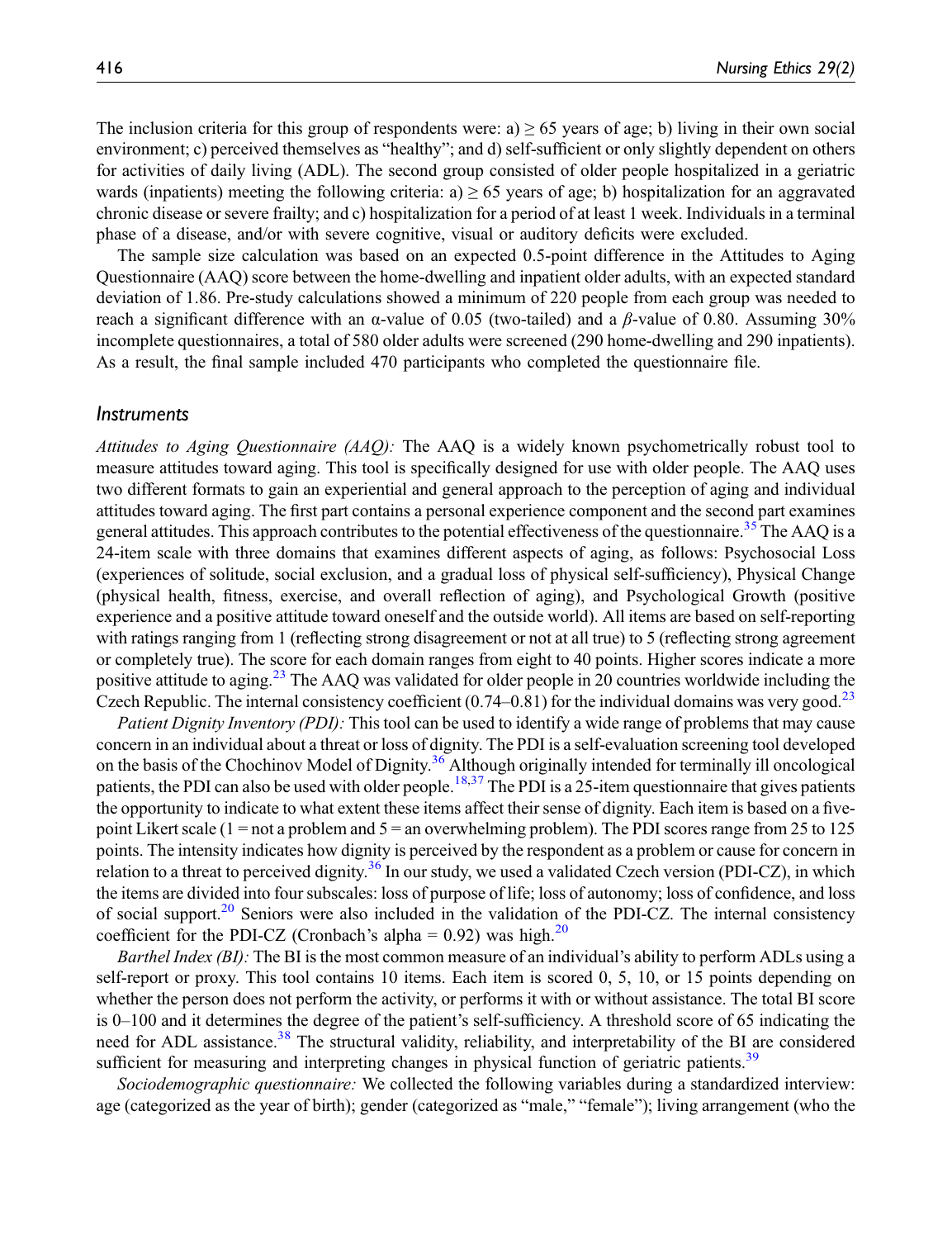older adult lives with: categorized as "alone" or "with others"); and education (categorized as "elementary," "vocational," "secondary," and "tertiary").

#### Data collection

The data were collected in two regions of the Czech Republic. Home-dwelling older adults were recruited from general practitioners lists and inpatients were recruited from two geriatric wards at the University Hospital after the research team had consulted with the doctors about recruiting to the study. For the purpose of this study, a home-dwelling older adult was defined as independent or slightly dependent on other individuals for ADL (BI score of 65–100 points), subjectively perceived his or her health as good, and not receiving home care services. The second group consisted of inpatient older adults, defined as those hospitalized in a geriatric ward because of a serious and worsening chronic disease or severe frailty.

Home-dwelling older adults who arrived at their general practitioner's office for preventive health checkup and met the inclusion criteria were enrolled in the study. Potential participants were informed about the study design and the battery of questionnaires, offered an opportunity to ask questions, and then if willing to take part were asked to give written consent. In the same way, inpatient older adults were given information about the study and gave consent.

The author of the manuscript is a researcher involved in a longitudinal study on dignity and has experience with the instruments used in this study; she trained research nurses who involved in the administration of the questionnaires. These nurses described the study to and explained how to complete the questionnaires to both home-dwelling and inpatient participant groups. The participants had the opportunity to complete the tools individually or as a structured interview with the research nurse.

### Data analysis

Quantitative variables are represented as the mean and standard deviation. Categorical variables are represented as frequencies and percentages. Pearson's correlation coefficient was used to analyze the correlation of age with the BI, PDI-CZ, and AAQ scales. The correlation between the AAQ (the dependent variable) and the ordinal scale (education) was established using Spearman's correlation analysis. The differences between two independent groups (men and women) were analyzed by independent samples t-tests. We used multivariable linear regression to select the potential indicators of the AAQ. In addition to dignity, other variables have been included in the model (age, gender, education, living arrangement, and ADL self-sufficiency) because previous studies suggested that these variables are the factors influencing the attitude to aging.<sup>[13](#page-10-1)–[21](#page-10-2)</sup>

Before the analysis, we performed regression diagnostics (linearity, no multicollinearity, homogeneity, and the normality and independence of residuals). A scatter plot of the standardized residuals versus the predicted values was generated to check the homoscedasticity of variance. Normality was checked using the Shapiro–Wilk test. The independence of the residuals was checked using the Durbin–Watson test, with a value of 2.0 indicating no autocorrelation detected in the sample. Multicollinearity was checked by the variance inflation factor (VIF), with VIF >5 indicating the possibility of multicollinearity among the independent variables. The data in our study met the assumptions of multivariable linear regression. The statistical significance was set at  $P < 0.05$  for all tests.

## **Results**

#### Participant characteristics

The sample included 470 participants who completed the questionnaire battery; 237 home-dwelling  $[M_{\text{age}} =$ 74.9 $\pm$ 6.4 years; 69 males (29.1%)] and 233 inpatient older adults [ $M_{\text{age}} = 80.7 \pm 7.0$  years; 54 males (23.2%)].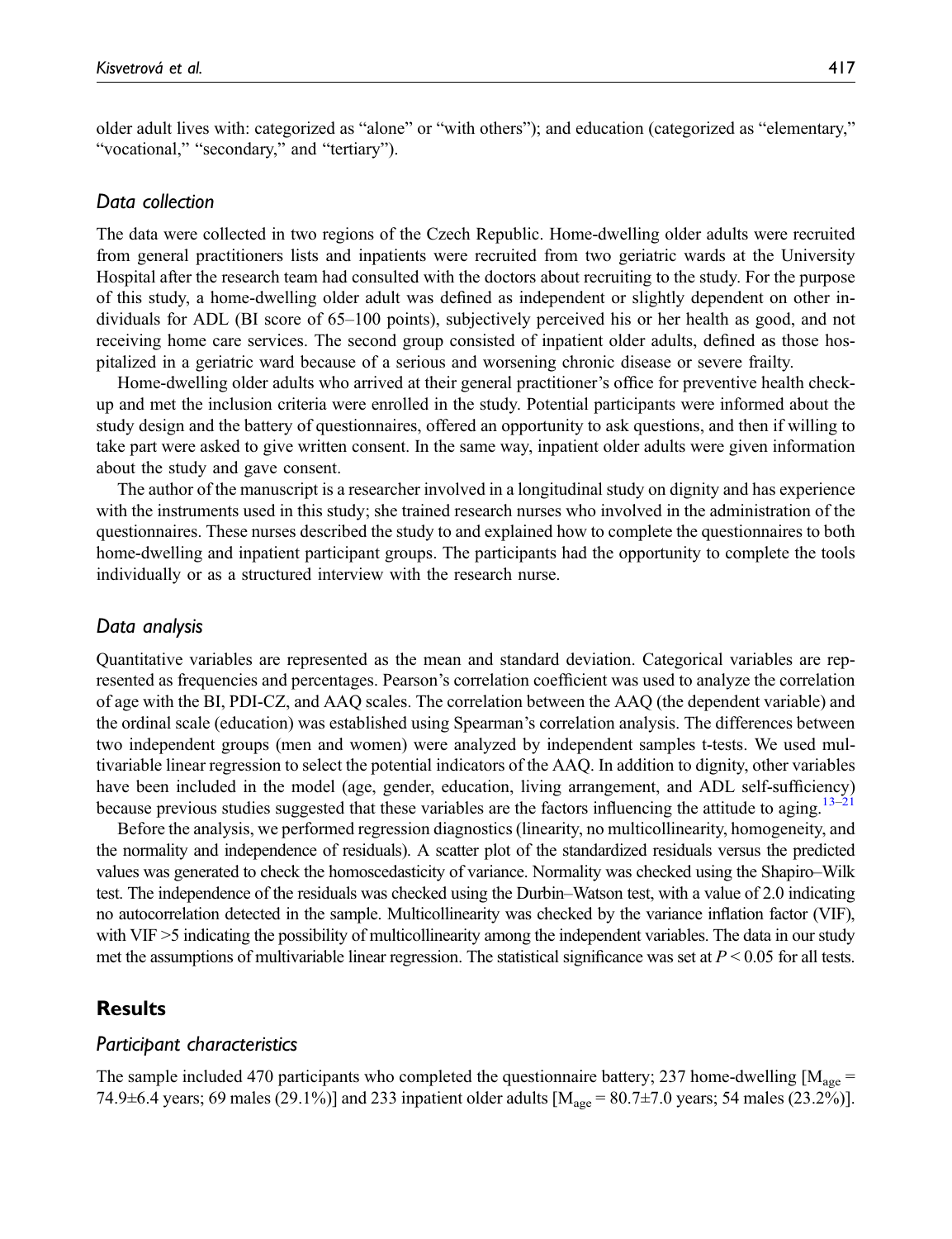The home-dwelling and inpatient participants differed with respect to age, education, self-sufficiency, assessment of dignity, and attitudes to aging. Compared to those home-dwelling groups, the inpatients were significantly older and had lower levels of education and self-sufficiency and worse ratings for dignity (all  $P \leq$ 0.0001). They also had more negative attitudes to aging, with lower total AAQ scores (74.9±10.9,  $P \le 0.0001$ ) and lower ratings in the domains of Psychosocial Loss  $(24.5\pm5.6, P \le 0.0001)$  and Physical Change  $(23.1\pm5.1, P = 0.008)$ . In the Psychological Growth domain, the differences between the home-dwelling participants and inpatients were not confirmed  $(P = 0.711)$  [\(Table 1](#page-5-0)).

# Factors influencing attitudes toward aging

For the group of home-dwelling older adults, the age correlated with the total AAQ score ( $r = -0.181, P <$ 0.01) and the Psychosocial Loss domain  $(r = -0.232, P < 0.001)$ . With older age, attitudes toward aging worsened. Education correlated with the total AAQ score  $(r = 0.133, P \le 0.05)$ . Older adults with higher levels of education had more positive attitudes to aging. The living arrangement (with whom the senior lives) correlated with the total AAQ score and the Psychosocial Loss and Psychological Growth domains. Older adults who lived alone had significantly more negative reviews [AAQ score ( $M = 76.31 \pm 9.70$  vs. 80.02 $\pm 9.01$ ,  $P = 0.005$ ), Psychosocial Loss (M = 26.15±4.67 vs. 27.83±4.54,  $P = 0.011$ ), and Psychological Growth (M =  $26.25\pm4.06$  vs.  $27.95\pm3.81$ ,  $P = 0.002$ ). More self-sufficient older adults had more positive attitudes toward aging  $(r = 0.471, P \le 0.001$  for the total score for AAQ), and significant correlations were also demonstrated for all the AAQ domains. Dignity correlated significantly with the total AAQ score ( $r = -0.565$ ,  $P \le 0.001$ ), as well as all the AAQ domains. Older adults who rated their dignity better had more positive attitudes toward aging ([Table 2\)](#page-6-0).

For the group of older adult inpatients, dignity was the only factor that affected both the overall AAQ score  $(r = -0.485, P \le 0.001)$  and all the AAO domains. Inpatients with a lower PDI-CZ score (a better dignity rating) had more positive attitudes to aging. The overall AAQ score ( $r = 0.161$ ,  $P \le 0.05$ ) and the domains of

|                               |                                                              |                                                   | Group 1                                      | Group 2                                                           | p-value                                                 |  |
|-------------------------------|--------------------------------------------------------------|---------------------------------------------------|----------------------------------------------|-------------------------------------------------------------------|---------------------------------------------------------|--|
| Characteristic                | Categories                                                   |                                                   |                                              | Total sample $N = 470$ ; 100% $N = 237$ ; 50.4% $N = 233$ ; 49.6% |                                                         |  |
| Age (mean; SD)                |                                                              | 77.8; 7.3                                         | 74.9; 6.4                                    | 80.7; 7.0                                                         | $< 0.0001^{\dagger}$                                    |  |
| Gender, N (%)                 | Male<br>Female                                               | 123(26.2)<br>347 (73.8)                           | 69(29.1)<br>168(70.9)                        | 54 (23.2)<br>179 (76.8)                                           | $0.143^{\ddagger}$                                      |  |
| Education, N (%)              | Elementary<br>Vocational<br>Secondary<br>Tertiary            | 102(21.7)<br>147(31.3)<br>180(38.3)<br>41 $(8.7)$ | 35(14.8)<br>76(32.1)<br>110(46.4)<br>16(6.8) | 67(28.8)<br>71 (30.5)<br>70 (30.0)<br>25 (10.7)                   | $< 0.0001$ <sup>#</sup>                                 |  |
| Living arrangement<br>N(%)    | Alone<br>With others                                         | 157(33.4)<br>313(66.6)                            | 71 (30.0)<br>166 (70.0)                      | 86 (36.9)<br>147(63.1)                                            | $0.110^{4}$                                             |  |
| BI (mean; SD)                 |                                                              | 77.9; 23.8                                        | 96.5: 6.7                                    | 59.0; 19.7                                                        | $< 0.0001$ <sup>T</sup>                                 |  |
| PDI-CZ total score (mean; SD) |                                                              | 43.9; 16.9                                        | 35.2; 12.7                                   | 52.8; 16.0                                                        | $< 0.0001^{\dagger}$                                    |  |
| AAQ total score (mean; SD)    |                                                              | 76.9: 10.3                                        | 78.9: 9.4                                    | 74.9; 10.9                                                        | $< 0.0001^{\dagger}$                                    |  |
| Domains                       | Psychosocial loss<br>Physical change<br>Psychological growth | 25.9:5.3<br>23.61; 4.4<br>27.4; 4.2               | 27.3:4.6<br>24.2:3.6<br>27.4; 4.0            | 24.5: 5.6<br>23.1; 5.1<br>27.3; 4.4                               | $< 0.0001^{\dagger}$<br>0.008 <sup>†</sup><br>$0.711^+$ |  |

|  |  |  | Table 1. Participant characteristics. |
|--|--|--|---------------------------------------|
|--|--|--|---------------------------------------|

<span id="page-5-0"></span>Group 1 = home-dwelling older adults; Group 2 = inpatients;  $\dagger$  independent samples t-test;  $\dagger$  chi-squared test.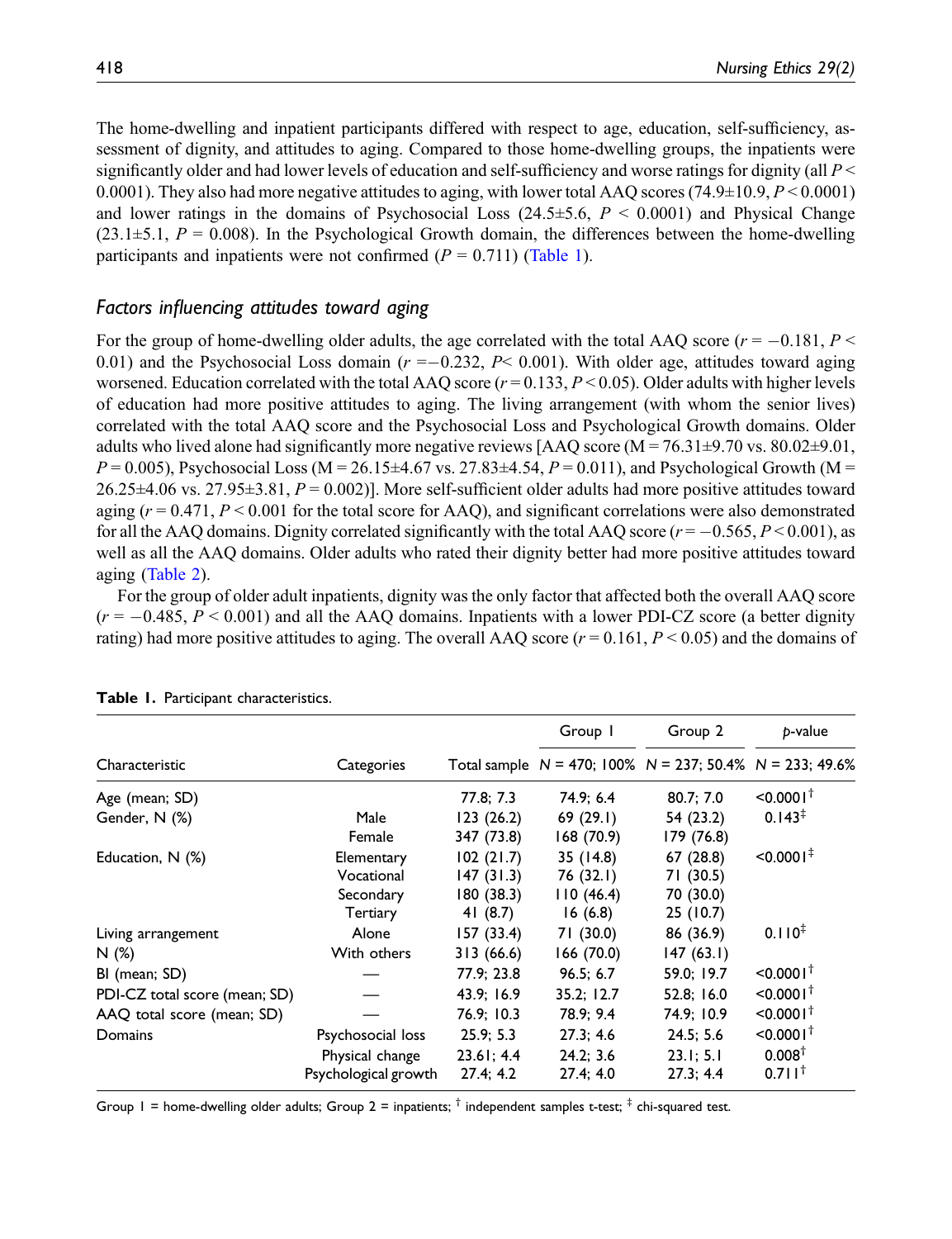|                                 | Group 1 AAQ (domains; total score) |             |             |             | Group 2 AAQ (domains; total score) |            |             |             |
|---------------------------------|------------------------------------|-------------|-------------|-------------|------------------------------------|------------|-------------|-------------|
| Variable                        | PL                                 | PC          | PG          | TS          | PL                                 | РC         | PG          | TS          |
| Age <sup>†</sup>                | $-0.232***$                        | $-0.084$    | $-0.081$    | $-0.181**$  | $-0.149*$                          | $-0.112$   | 0.006       | $-0.126$    |
| $\mathsf{Gender}^{\ddagger}$    | 0.888                              | 0.727       | 0.692       | 0.986       | 0.751                              | $0.007**$  | 0.972       | 0.279       |
| Education <sup>§</sup>          | 0.105                              | 0.118       | 0.084       | $0.133*$    | $0.134*$                           | $0.149*$   | 0.085       | $0.161*$    |
| Living arrangement <sup>+</sup> | $0.011*$                           | 0.491       | $0.002**$   | $0.005**$   | 0.383                              | 0.787      | 0.363       | 0.491       |
| Self-sufficiency <sup>T</sup>   | $0.447***$                         | $0.388***$  | $0.239***$  | $0.471***$  | 0.122                              | $-0.007$   | $-0.078$    | 0.028       |
| $Digity^{\dagger}$              | $-0.540^{*\approx}$                | $-0.408***$ | $-0.336***$ | $-0.565***$ | $-0.541***$                        | $-0.189**$ | $-0.294***$ | $-0.485***$ |

Table 2. Relationship between the AAQ and related factors.

<span id="page-6-0"></span>Group 1 = home-dwelling older adults; Group 2 = inpatients; PL = Psychosocial Loss; PC = Physical Change; PG = Psychological Growth; TS = AAQ total score;  $\dagger$  Pearson's correlation coefficient;  $\ddagger$  independent samples t-test (p-value);  $\dagger$  Spearman's correlation coefficient; \*  $p$ <0.05; \*\*  $p$ <0.01; \*\*\*  $p$ <0.001.

Psychosocial Loss and Physical Change correlated with education. Inpatients with higher levels of education had more positive attitudes to aging. The difference between men and women was in the Physical Change domain alone. The men had higher values (more positive attitude) than the women ( $M = 24.70 \pm 4.96$  vs.  $M =$ 22.58 $\pm$ 5.01, P = 0.007). Age correlated only with Psychosocial Loss ( $r = -0.149$ , P < 0.05), with attitudes to aging deteriorating with greater age ([Table 2](#page-6-0)).

A multivariate linear regression model included the following variables: age; gender; education; living arrangement; ADL self-sufficiency; and dignity ([Table 3\)](#page-7-0). The models explained 53%–64% of the variability, depending on the variables. The explained variability of the dependent variable was the better model for home-dwelling older adults ( $R^2 = 0.640$ ).

The predictors of attitudes to aging in the home-dwelling older adults were education, living arrangement, and dignity. Older adults with higher levels of education had more positive attitudes to aging ( $\beta = 2.716$ ,  $P =$ 0.007), as did those who did not live alone ( $\beta = 2.163$ ,  $P = 0.046$ ) and rated their dignity better ( $\beta = -0.325$ ,  $P < 0.0001$ ).

For the inpatients, only gender and dignity were predictors of attitudes to aging. The women had more negative attitudes to aging ( $\beta = -2.969$ ,  $P = 0.045$ ), as did inpatients with a worse assessment of their dignity  $(\beta = -0.332, P \le 0.0001).$ 

# **Discussion**

The purpose of this study was to determine how attitudes to aging differ in home-dwelling and inpatient older adults, and whether dignity ranks among the predictors of attitudes to aging in these two groups. In our study, the inpatients had a more negative rating in both the overall AAQ score and the Psychosocial Loss and Physical Change domains, indicating a link between attitudes to aging and impaired physical health.

Bryant et al.[40](#page-11-6) have previously confirmed that more positive reviews in the Psychosocial Loss and Physical Change domains are associated with better physical health. Thorpe et al.<sup>22</sup> also state that most of the chronic conditions that they examined are significantly linked to attitudes toward aging in the area of physical changes. The relationship between health and attitudes to aging is complex. Even older adults with health problems can still feel positive about their own aging.<sup>[41](#page-11-7)</sup> This corresponds to our finding that the inpatient and home-dwelling older adults were not different in the Psychological Growth domain. This domain is focused on the positive aspects of wisdom and generativity that adults can feel as they grow older. Therefore, the domain of Psychological Growth may be less affected by physical changes than the other AAQ domains.<sup>[21](#page-10-2)</sup>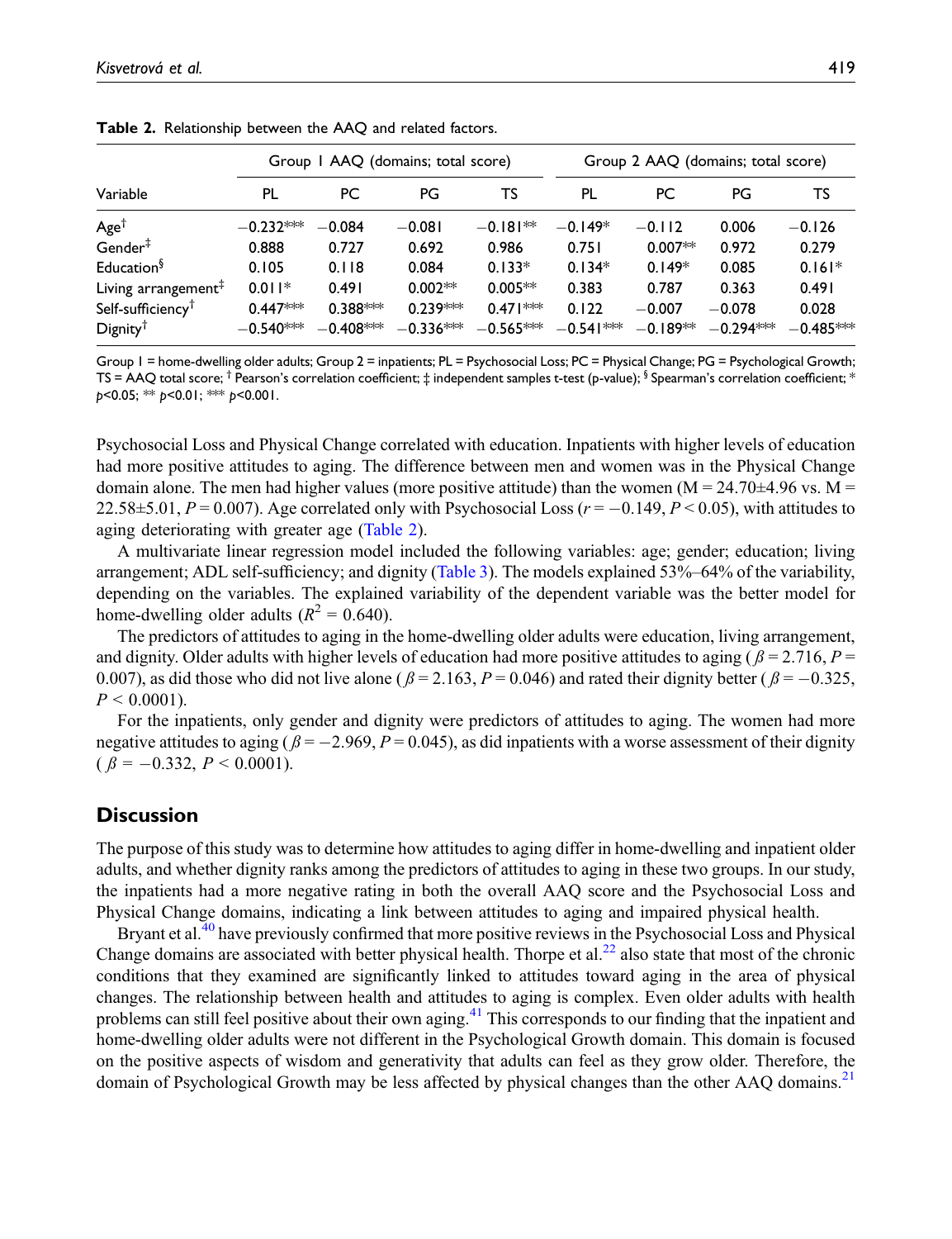|                       | Group 1                       |                  |                | Group 2                        |                  |                |  |
|-----------------------|-------------------------------|------------------|----------------|--------------------------------|------------------|----------------|--|
|                       | AAQ (total score)             |                  |                | AAQ (total score)              |                  |                |  |
| Variable              | Beta (95% CI)                 | Standard<br>beta | p-value        | Beta (95% CI)                  | Standard<br>beta | b-value        |  |
| Age                   | $-0.097$ ( $-0.263 - 0.068$ ) | $-0.067$         | 0.248          | $0.011 (-0.173 - 0.195)$       | 0.007            | 0.909          |  |
| Gender                | $0.096$ (-2.029-2.222)        | 0.005            | 0.929          | $-2.969$ ( $-5.870$ $-0.069$ ) | $-0.116$         | $0.045*$       |  |
| Education             | 2.716 (0.743-4.690)           | 0.145            | $0.007**$      | $-0.124$ ( $-2.669-2.421$ )    | $-0.006$         | 0.923          |  |
| Living<br>arrangement | 2.163 (0.039-4.286)           | 0.106            | $0.046*$       | $0.358$ (-2.195-2.913)         | 0.016            | 0.783          |  |
| Self-sufficiency      | $0.172 (-0.023 - 0.368)$      | 0.124            | 0.083          | $-0.073$ (-0.140-0.006)        | $-0.132$         | 0.053          |  |
| <b>Dignity</b>        | $-0.325$ ( $-0.415-0.235$ )   | $-0.439$         | $< 0.0001$ *** | $-0.332$ ( $-0.412 - 0.253$ )  | $-0.489$         | $< 0.0001$ *** |  |
| $R2/R2$ adj           | 0.640/0.410                   |                  |                | 0.529/0.280                    |                  |                |  |
| D-W test/VIF          | 1.846/1.340                   |                  |                | 2.040/1.118                    |                  |                |  |

Table 3. Predictors of attitudes to aging.

<span id="page-7-0"></span>Group 1 = home-dwelling older adults; Group 2 = inpatients; D-W test = Durbin–Watson test; VIF = variance inflation factor; \* p<0.05; \*\*  $p$ <0.01; \*\*\*  $p$ <0.001.

In our study, the only factor which influenced attitudes to aging in all the AAQ domains, both for selfsufficient home-dwelling and inpatient older adults, was dignity. In another Czech study, dignity was also confirmed to be a predictor of attitudes to aging among elderly people in the early stages of dementia.<sup>[18](#page-10-15)</sup> Dignity is a complex factor that includes both individual and social dimensions. In the Czech version of the PDI questionnaire (PDI-CZ), $^{20}$  $^{20}$  $^{20}$  sources of distress related to threats to one's dignity or its loss are divided into four subscales of experienced losses. The individual dimensions are represented by loss of purpose, loss of autonomy, and loss of confidence. The social dimension is represented by a loss of social support subscale. Older people often experience suffering as a result of body fatigue and social causes, which affects the way people experience their own life situation.[42](#page-11-8) Our study showed that the more the endangered older adults assess their dignity to be (on the basis of the subjective perception of experienced losses), the more negative their attitudes toward old age will be.

The correlation between the overall AAQ and PDI-CZ scores was demonstrated for the groups of homedwelling and inpatient older people, which shows that dignity is a significantly complex factor that can influence attitudes to aging across the heterogeneous elderly population. Within individual domains, a stronger correlation between the AAQ and PDI-CZ scores was demonstrated exclusively in the Physical Change domain in home-dwelling older adults. We believe that this finding may be due to the fact that inpatient older adult with severe chronic diseases are often already adapting to the physical changes and functional decline caused by a worsening medical condition. They may perceive this as a natural consequence of aging and disease and thus show more resilience, unlike self-sufficient older people.[43](#page-11-9)

More highly educated people usually have more resources to help them adapt to age-related problems. Therefore, they can maintain positive attitudes toward their own aging. In the study of Gale and Cooper,<sup>[17](#page-10-17)</sup> who used an abbreviated version of the AAQ questionnaire, the authors also reported that more negative attitudes are associated with lower educational attainment. This corresponds to our finding that participants with higher levels of education had more positive attitudes to aging (the total AAQ score).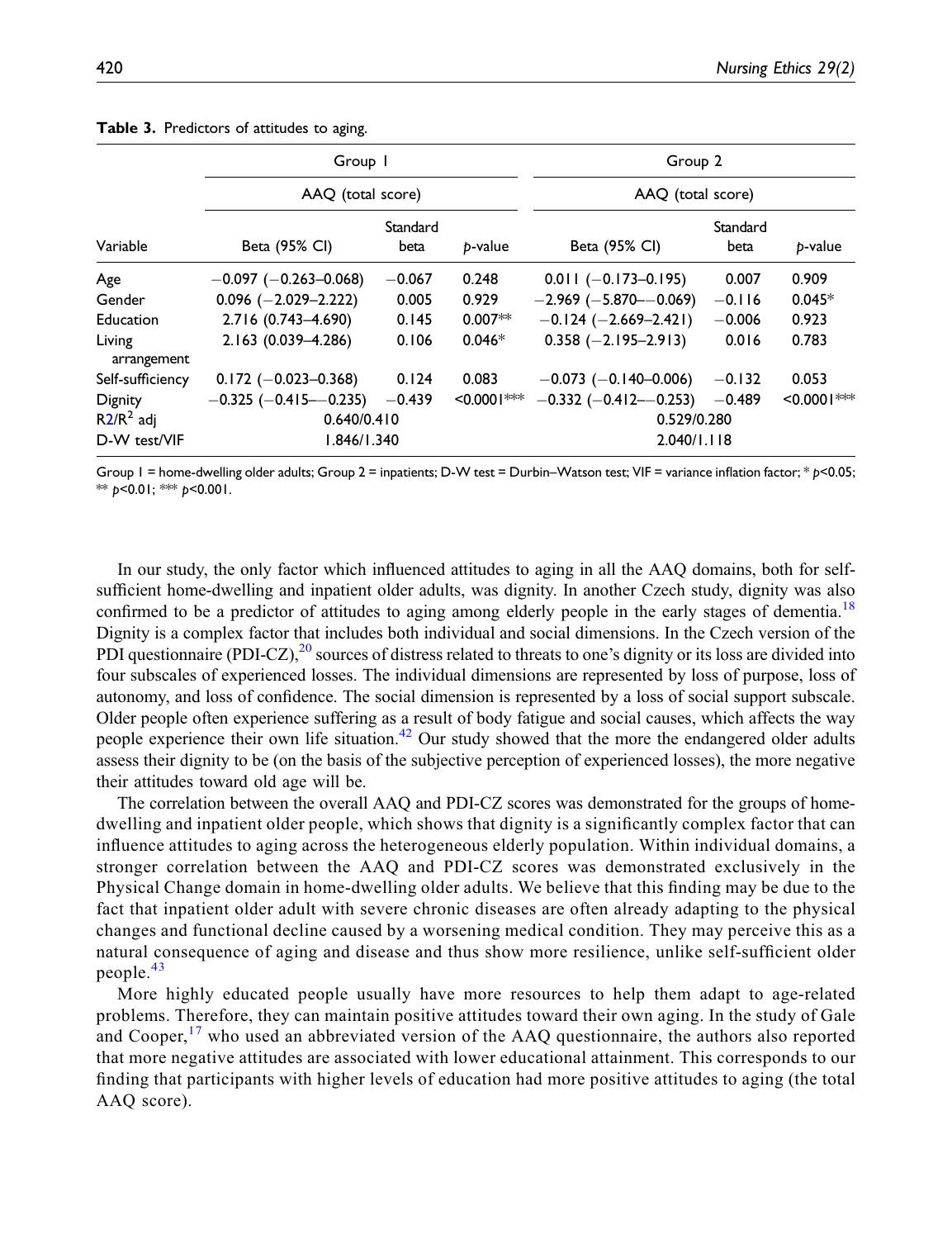Regarding living arrangements, the home-dwelling older adults living alone had worse scores in the Psychosocial Loss and Psychological Growth domains and for their overall AAQ score. This finding may be related to the fact that people over 65 years of age who live alone are more likely to be women and often face more demanding aging-related situations. Kalfoss<sup>[13](#page-10-1)</sup> described that within the Psychosocial Loss domain, both older men and women often reported feeling excluded from various activities because of their age. It is also more difficult for older people to find new partners among peers and make new friendships.

The only predictor that influenced attitudes to aging in the inpatients was gender, with women having more negative attitudes to aging than the men. The differing results between men and women may be due to the fact that women need special support when seeking physical activity that they can handle because they have lower self-efficacy in their ability to maintain physical activity levels.<sup>[44](#page-11-10)</sup> Kalfos<sup>13</sup> also stated that women have more negative attitudes to aging. This may be due to women living longer than men, being more likely to live without a partner, and suffer from more chronic diseases over a longer period of time and therefore are more likely to need institutional care. In contrast, Kozar-Westman et al.<sup>[45](#page-11-11)</sup> demonstrated in their study that females have a higher tendency to successful aging. This finding may be related to different gender patterns of behavior across cultures. According to studies of Middle Eastern cultures, there are differences between men and women across all domains and in terms of overall AAQ scores.<sup>[35](#page-11-1)</sup> Gender may play a more important role in these patterns owing to cultural traditions and norms in caring responsibilities; however, whether gender plays a greater role in Asia than in the West remains a matter for further research.<sup>[46](#page-11-12)</sup> According to another study, gender does not affect the attitudes to aging of New Zealanders.<sup>[22](#page-10-3)</sup> This result may be due to the age of the respondents. The participants in our study were 65 years of age or older, whereas in the New Zealand study,<sup>[22](#page-10-3)</sup> the respondents were  $49-51$  years of age and had a predominantly optimistic attitude toward aging.

To our knowledge, this is the first study to show that dignity is an important predictor of attitudes to aging in two different groups of older adults. There are some limitations to this research. First, the participants were recruited from two Czech regions and are not a random sample. Thus, the findings may not be generalizable to the entire older population; however, we would hope that the detail given would enable some transferability of main principles and act as a starting point for others. It is also possible that there were some biases in the completion of the questionnaires, for example, social acceptability may have influenced answers especially if the questionnaires were completed as structured interviews. Second, other variables that were not included in the study, such as the extent and quality of social relationships or economic status, may have influenced the results. However, the predictive capacity of the model is high which we feel indicates its usefulness for future research, education, and practice.

# Conclusion

The main finding of this study was that dignity is a common predictor of attitudes to aging in self-sufficient older adults living at home as well as in inpatients in geriatric wards. The results also showed that in the home-dwelling older adults, education and living arrangement were other predictors. The older adults with higher levels of education and not living alone had more positive attitudes to aging. In contrast, for the inpatients, only gender was another predictor beyond dignity. A future study should consider using a longitudinal design to understand the impact of dignity as a comprehensive factor in shaping the attitudes to aging of older people.

# Implications for clinical practice

The results of the study have implications for both nurse education and clinical practice. Raising the awareness of nurses to the links between dignity and attitudes to aging could help increase understandings of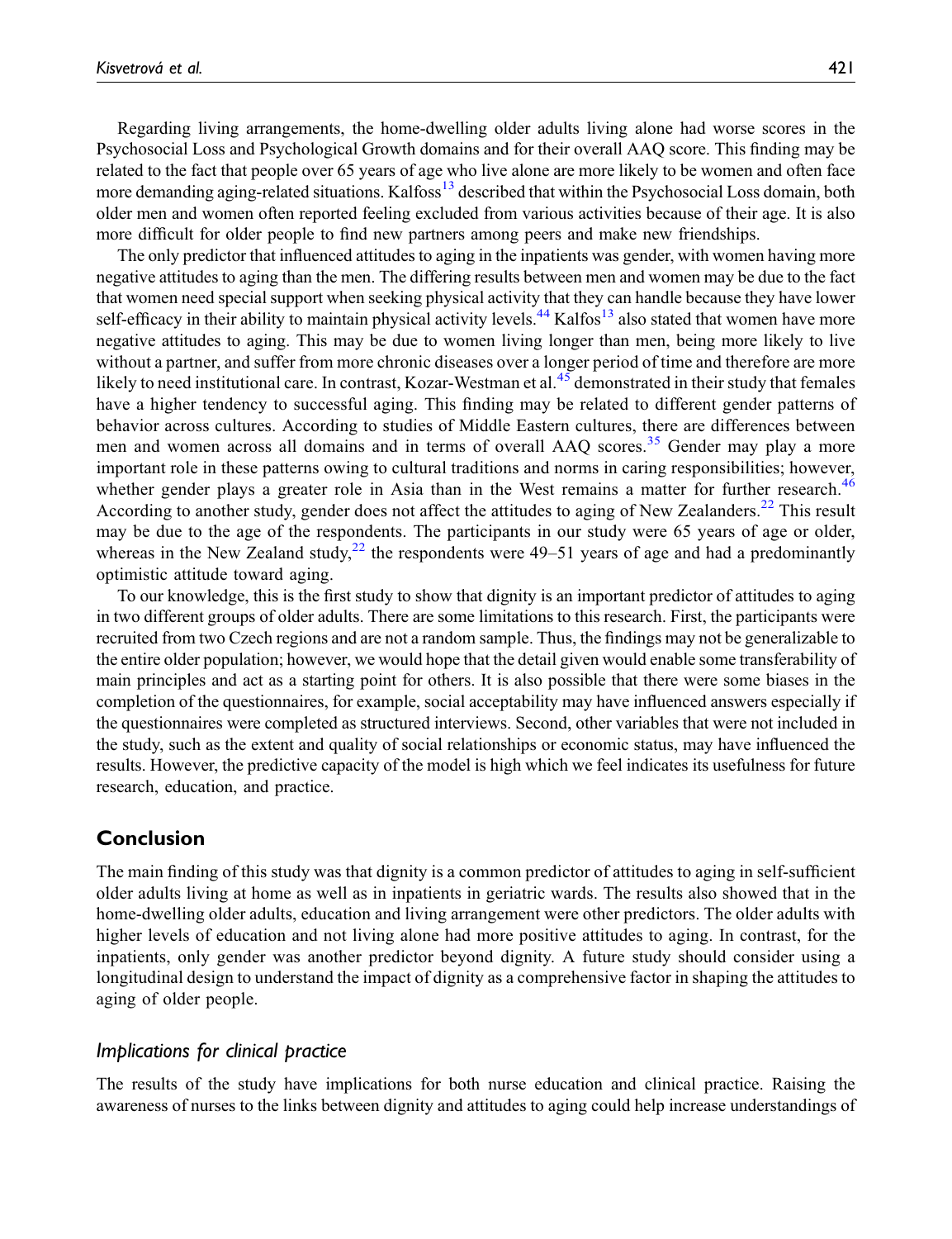the importance of attending to dignity and in turn how that may enhance the health and quality of life of our seniors. The results of this study could be used as a basis for developing both educational initiatives and practice nursing interventions focused on both clinical inpatient and home care settings with the overall aim of promoting and protecting the dignity of older adults and positively influencing their attitudes toward aging.

## Acknowledgments

The authors would like to thank the healthcare professionals involved in the data collection in the Olomouc and Ostrava regions.

## Declaration of Conflicting Interests

The authors declared no potential conflicts of interest with respect to the research, authorship, and/or publication of this article.

## Funding

This study was supported by the Ministry of Health of the Czech Republic (Grant number NU20-07-00100) and by the Internal Grant Agency of Palacky University Olomouc (Grant number IGA\_FZV\_2021\_011). ´

# ORCID iDs

Helena Kisvetrová<sup> in</sup> <https://orcid.org/0000-0003-0174-5779> Alison Steven **b** <https://orcid.org/0000-0003-4811-1706>

## References

- <span id="page-9-0"></span>1. United Nations. Department of Economic and Social Affairs, Population Division. New York: World Population Ageing 2019UN, 2020.
- <span id="page-9-1"></span>2. Czech Statistical Office. The Statistical Yearbook of the Czech Republic 2020. Prague: CZSO, 2020.
- <span id="page-9-2"></span>3. Albers G, Pasman H. R. W, Deliens L, et al. Does health status affect perceptions of factors influencing dignity at the end of life? J Pain Symptom Manage 2013; 45(6): 1030–1038. [10.1016/j.jpainsymman.2012.06.012](https://doi.org/10.1016/j.jpainsymman.2012.06.012)
- <span id="page-9-3"></span>4. Tavares J, de Lurdes Almeida M, Duarte SFC, et al. Older adult care in nursing education: How have curricula been developed? Nurse Educ Pract 2021; 50: 102947. [10.1016/j.nepr.2020.102947](https://doi.org/10.1016/j.nepr.2020.102947)
- <span id="page-9-4"></span>5. World Health Organisation. Aging and Health: Key Facts, [https://www.who.int/news-room/fact-sheets/detail/](https://www.who.int/news-room/fact-sheets/detail/ageing-and-health) [ageing-and-health](https://www.who.int/news-room/fact-sheets/detail/ageing-and-health) (2021, accessed 18 November 2021).
- <span id="page-9-5"></span>6. Brothers A, Miche M, Wahl HW, et al. Examination of Associations Among Three Distinct Subjective Aging Constructs and Their Relevance for Predicting Developmental Correlates. J Gerontol B Psychol Sci Soc Sci 2017; 72(4): 547–560. [10.1093/geronb/gbv085](https://doi.org/10.1093/geronb/gbv085)
- <span id="page-9-6"></span>7. Yamada Y, Merz L and Kisvetrova H. Quality of life and comorbidity among older home care clients: role of positive attitudes toward aging. Qual Life Res 2015; 24(7): 1661–1667. [10.1007/s11136-014-0899-x](https://doi.org/10.1007/s11136-014-0899-x)
- <span id="page-9-7"></span>8. Low G, Molzahn AE and Schopflocher D. Attitudes to aging mediate the relationship between older peoples'subjective health and quality of life in 20 countries. Health Qual Life Outcomes 2013; 11: 146. [10.1186/1477-7525-11-146](https://doi.org/10.1186/1477-7525-11-146)
- <span id="page-9-8"></span>9. Bellingtier JA and Neupert SD. Negative Aging Attitudes Predict Greater Reactivity to Daily Stressors in Older Adults. J Gerontol B Psychol Sci Soc Sci 2018; 73(7): 1155–1159. [10.1093/geronb/gbw086](https://doi.org/10.1093/geronb/gbw086)
- <span id="page-9-9"></span>10. Robertson DA, King-Kallimanis BL and Kenny RA. Negative perceptions of aging predict longitudinal decline in cognitive function. Psychol Aging 2016; 31(1): 71–81. [10.1037/pag0000061](https://doi.org/10.1037/pag0000061)
- <span id="page-9-10"></span>11. Korkmaz Aslan G, Kartal A, Özen Çınar İ, et al. The relationship between attitudes toward aging and healthpromoting behaviours in older adults. Int J Nurs Pract 2017; 23(6).[10.1111/ijn.12594.](https://doi.org/10.1111/ijn.12594)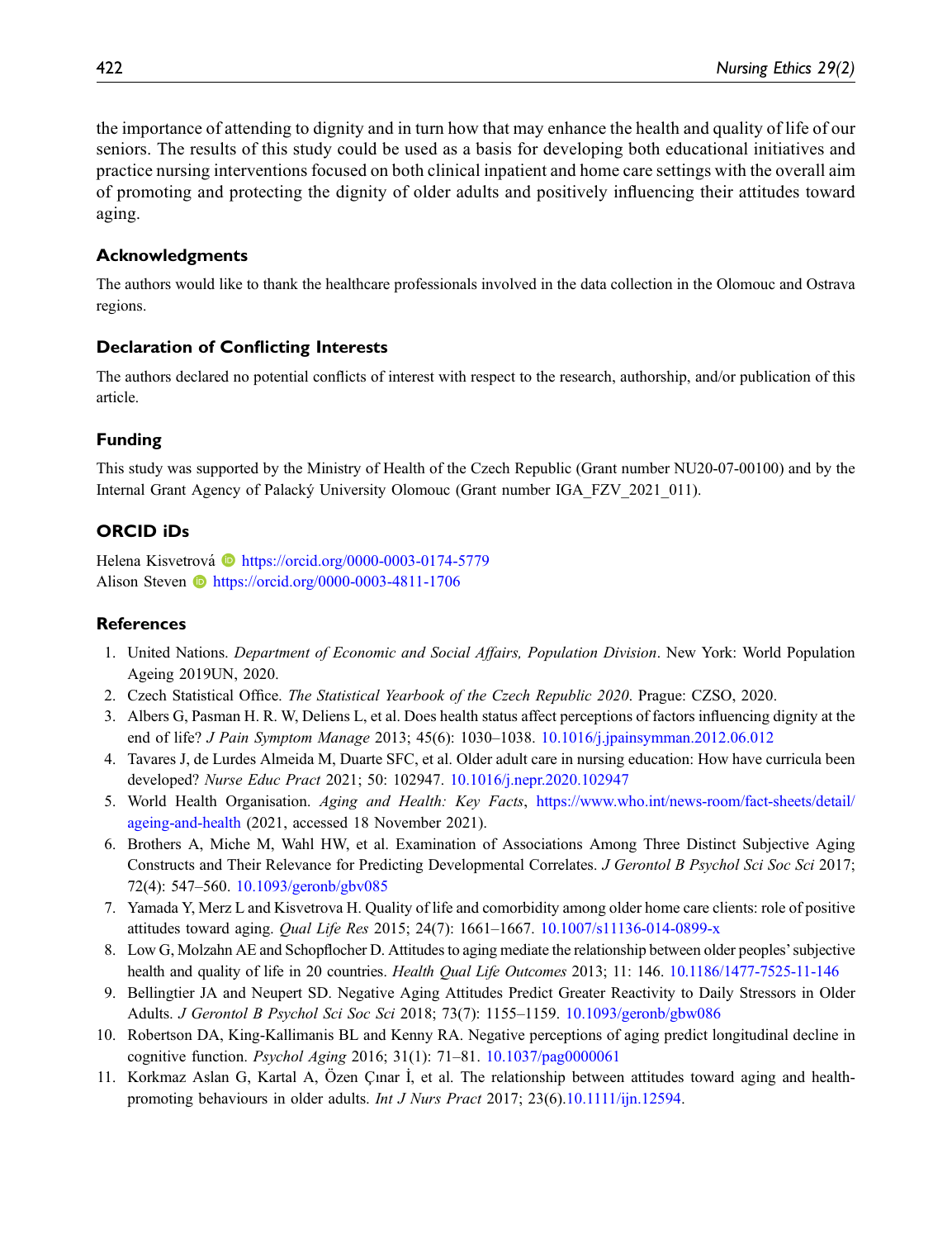- <span id="page-10-0"></span>12. Tovel H, Carmel S, Raveis VH. Carmel S, and Raveis VH. Relationships Among Self-perception of Aging, Physical Functioning, and Self-efficacy in Late Life. J Gerontol B Psychol Sci Soc Sci 2019; 74(2): 212–221. [10.1093/geronb/](https://doi.org/10.1093/geronb/gbx056) [gbx056](https://doi.org/10.1093/geronb/gbx056)
- <span id="page-10-1"></span>13. Kalfoss M. Gender Differences in Attitudes to Ageing among Norwegian Older Adults. Open J Nurs 2016; 6(3): 255–266. [10.4236/ojn.2016.63026](https://doi.org/10.4236/ojn.2016.63026)
- 14. Zhang X, Xing C, Guan Y, et al. Attitudes toward older adults: a matter of cultural values or personal values? Psychol Aging 2016; 31(1): 89–100. [10.1037/pag0000068](https://doi.org/10.1037/pag0000068)
- 15. Beyer AK, Wolff JK, Warner LM, et al. The role of physical activity in the relationship between self-perceptions of ageing and self-rated health in older adults. Psychol Health 2015; 30: 671–685. [10.1080/08870446.2015.1014370](https://doi.org/10.1080/08870446.2015.1014370)
- 16. Menkin JA, Robles TF, Gruenewald TL, et al. Positive expectations regarding aging linked to more new friends in later life. J Gerontol B Psychol Sci Soc Sci 2017; 72(5): 771–781. [10.1093/geronb/gbv118](https://doi.org/10.1093/geronb/gbv118)
- <span id="page-10-17"></span>17. Gale CR and Cooper C. Attitudes to ageing and change in frailty status: the english longitudinal study of ageing. Gerontology 2018; 64(1): 58–66. [10.1159/000477169](https://doi.org/10.1159/000477169)
- <span id="page-10-15"></span>18. Kisvetrová H, Herzig R, Bretšnajdrová M, et al. Predictors of quality of life and attitude to ageing in older adults with and without dementia. Aging Ment Health 2021; 25(3): 535–542. [10.1080/13607863.2019.1705758](https://doi.org/10.1080/13607863.2019.1705758)
- 19. Kuru Alici N and Kalanlar B. Attitudes toward aging and loneliness among older adults: A mixed methods study. Perspect Psychiatr Care. [10.1111/ppc.12757.](https://doi.org/10.1111/ppc.12757)Epub ahead of print 2 March 2021
- <span id="page-10-16"></span>20. Kisvetrová H, Školoudík D, Danielová L, et al. Czech Version of the Patient Dignity Inventory: Translation and Validation in Incurable Patients. J Pain Symptom Manage 2018; 55(2): 444–450. [10.1016/j.jpainsymman.2017.10.](https://doi.org/10.1016/j.jpainsymman.2017.10.008) [008](https://doi.org/10.1016/j.jpainsymman.2017.10.008)
- <span id="page-10-2"></span>21. Shenkin SD, Laidlaw K, Allerhand M, et al. Life course influences of physical and cognitive function and personality on attitudes to aging in the Lothian Birth Cohort 1936. Int Psychogeriatr 2014: 1–14. [10.1017/S1041610214000301](https://doi.org/10.1017/S1041610214000301)
- <span id="page-10-3"></span>22. Thorpe AM, Pearson JF, Schluter PJ, et al. Attitudes to aging in midlife are related to health conditions and mood. Int Psychogeriatr 2014; 26(12): 2061–2071. [10.1017/S1041610214001550](https://doi.org/10.1017/S1041610214001550)
- <span id="page-10-4"></span>23. Laidlaw K, Power MJ and Schmidt S. The Attitudes to Ageing Questionnaire (AAQ): development and psychometric properties. Int J Geriatr Psychiatry 2007; 22(4): 367–379. [10.1002/gps.1683](https://doi.org/10.1002/gps.1683)
- <span id="page-10-5"></span>24. Rush KL, Hickey S, Epp S, et al. Nurses' attitudes towards older people care: An integrative review. J Clin Nurs 2017; 26(23–24): 4105–4116. [10.1111/jocn.13939](https://doi.org/10.1111/jocn.13939)
- <span id="page-10-6"></span>25. Hovey S, Dyck MJ, Reese C, et al. Nursing students' attitudes toward persons who are aged: An integrative review. Nurse Educ Today 2017; 49: 145–152. [10.1016/j.nedt.2016.11.018](https://doi.org/10.1016/j.nedt.2016.11.018)
- <span id="page-10-7"></span>26. Jacelon CS, Connelly TW, Brown R, et al. A concept analysis of dignity for older adults. J Adv Nurs 2004; 48(1): 76–83. [10.1111/j.1365-2648.2004.03170.x](https://doi.org/10.1111/j.1365-2648.2004.03170.x)
- <span id="page-10-8"></span>27. World Health Organisation. World Mental Health Day 2015: Dignity and Mental Health, 2015. Information sheet, <https://www.who.int/news-room/fact-sheets/detail/ageing-and-health> (2021, accessed 18 November 2021).
- <span id="page-10-9"></span>28. Franco H, Caldeira S and Nunes L. Dignity in nursing: A synthesis review of concept analysis studies. Nurs Ethics 2021; 28(5):734–749. [10.1177/0969733020961822](https://doi.org/10.1177/0969733020961822).
- <span id="page-10-10"></span>29. Ferretti F, Pozza A, Pallassini M, et al. Gender invariance of dignity in non-terminal elderly patients with chronic diseases: a multicentric study. Qual Quant 2019; 53(3): 1645–1656. [10.1007/s11135-018-00831-z](https://doi.org/10.1007/s11135-018-00831-z)
- <span id="page-10-11"></span>30. Liu X, Liu Z, Cheng Q, et al. Effects of meaning in life and individual characteristics on dignity in patients with advanced cancer in China: a cross-sectional study. Support Care Cancer 2021; 29(5): 2319–2326. [10.1007/s00520-](https://doi.org/10.1007/s00520-020-05732-2) [020-05732-2](https://doi.org/10.1007/s00520-020-05732-2)
- <span id="page-10-12"></span>31. Heggestad AKT, Nortvedt P and Slettebø A. Dignity and care for people with dementia living in nursing homes. Dementia 2015; 14: 825–841. [10.1177/1471301213512840](https://doi.org/10.1177/1471301213512840)
- <span id="page-10-13"></span>32. Solomon BK, Wilson KG, Henderson PR, et al. Loss of Dignity in Severe Chronic Obstructive Pulmonary Disease. J Pain Symptom Manage 2016; 51(3): 529–537. [10.1016/j.jpainsymman.2015.11.007](https://doi.org/10.1016/j.jpainsymman.2015.11.007)
- <span id="page-10-14"></span>33. Clancy A, Simonsen N, Lind J, et al. The meaning of dignity for older adults: A meta-synthesis. Nurs Ethics 2021; 28(6): 878–894. [10.1177/0969733020928134](https://doi.org/10.1177/0969733020928134)